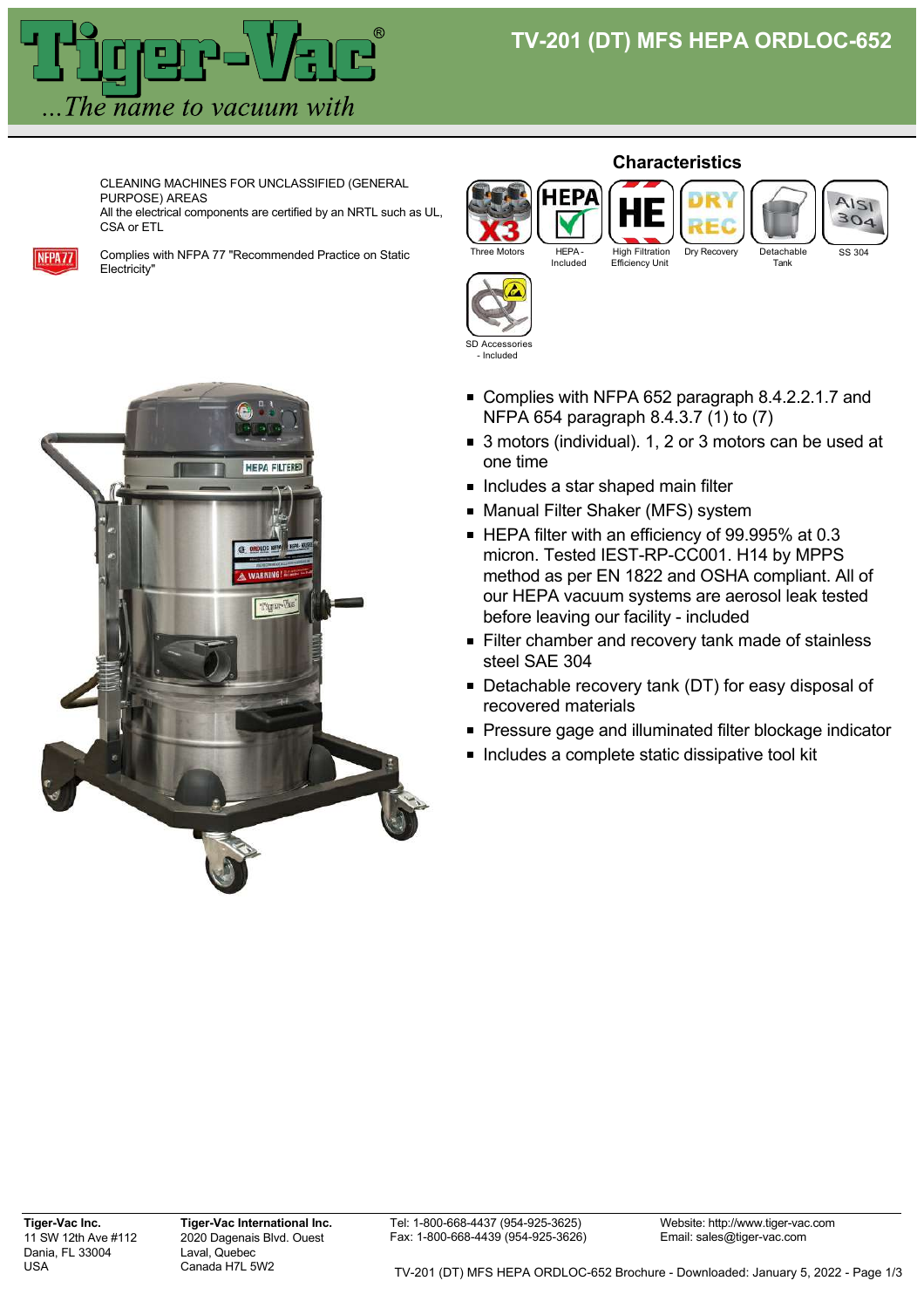## **Specifications**

| TV-201 (DT) MFS HEPA ORDLOC-652 | 111887A-652                                                                    |
|---------------------------------|--------------------------------------------------------------------------------|
| <b>Model Name</b>               | TV-201 (DT) MFS HEPA ORDLOC-652                                                |
| <b>Type (Powerhead)</b>         | Electric                                                                       |
| <b>Voltage</b>                  | 120 V                                                                          |
| <b>Hertz</b>                    | 60 Hz                                                                          |
| <b>Phase</b>                    | Single                                                                         |
| <b>Wattage</b>                  | 2400 W                                                                         |
| <b>Power</b>                    | 3.2 HP                                                                         |
| Amperage                        | 15.8 A                                                                         |
| <b>Air Flow</b>                 | <b>270 CFM</b>                                                                 |
| <b>Vacuum Pressure</b>          | 71.5 " $H_2$ 0                                                                 |
| <b>Sound Level</b>              | 70 dB(A)                                                                       |
| <b>Plug Type</b>                | 20 Amps                                                                        |
| <b>Suction Inlet</b>            | 70 mm                                                                          |
| <b>Cart Type</b>                | Detachable Tank (DT)                                                           |
| <b>Filter Cleaning</b>          | Manual Filter Shaker (MFS)                                                     |
| <b>Filter Type</b>              | Star Shaped + HEPA                                                             |
| <b>Filter Surface Area</b>      | 21 ft <sup>2</sup> + 10.8 ft <sup>2</sup>                                      |
| <b>Dry Recovery - Tank</b>      | 10.5 Gal (40 L)                                                                |
| Length                          | 29"                                                                            |
| <b>Width</b>                    | 25"                                                                            |
| <b>Height</b>                   | 44 "                                                                           |
| <b>Weight (Vacuum Only)</b>     | 122 lb.                                                                        |
| <b>Cord Length</b>              | 30 ft.<br>Discon note that anogifications are qubiest to obense without notice |

 $\mathbf s$ e note that specifications are subject to change without notice